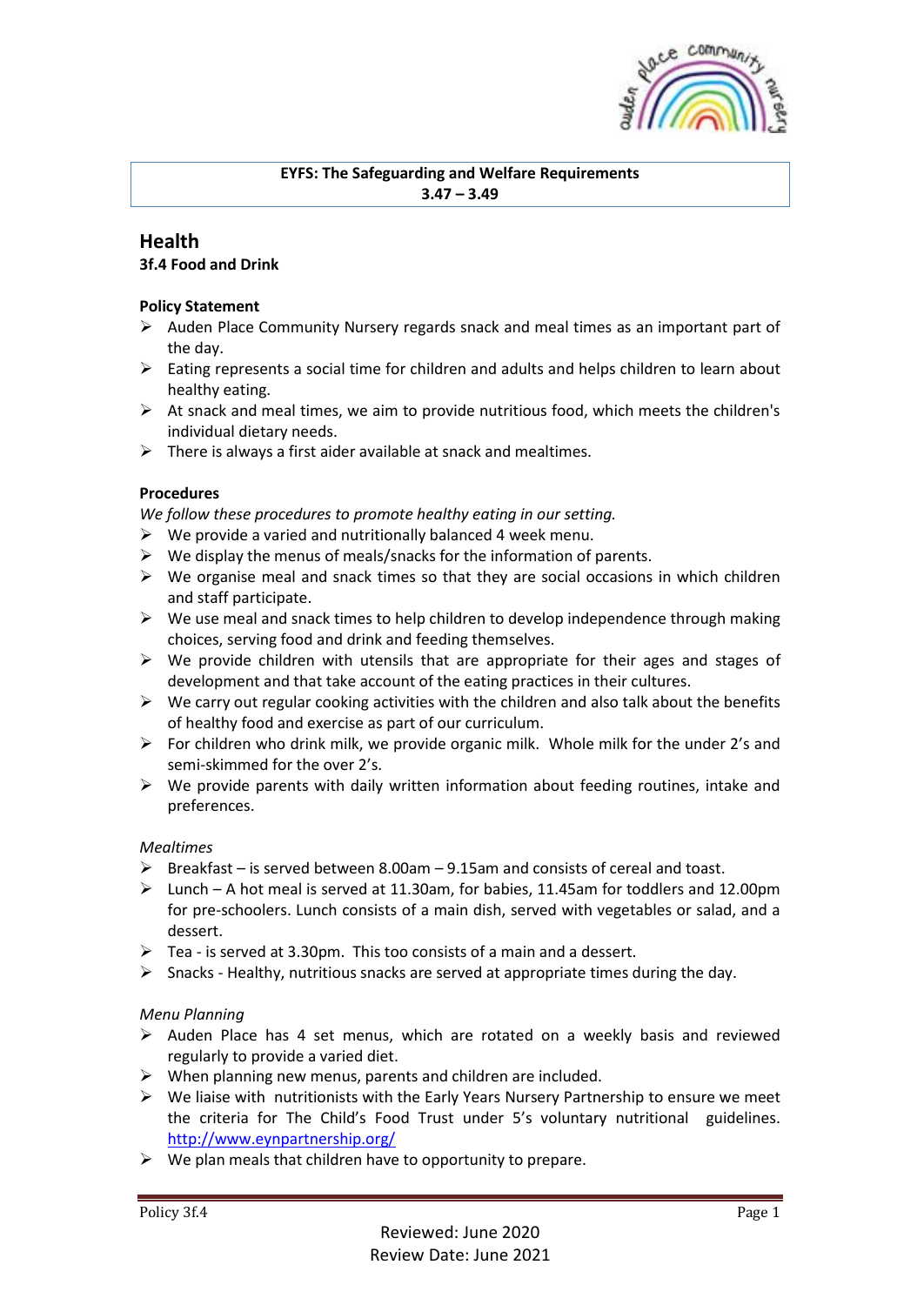

#### *Healthy Eating*

- $\triangleright$  We limit the use of processed foods.
- $\triangleright$  We do not use pork or any products containing pork.
- $\triangleright$  When meat or fish is served, there is always a vegetarian alternative
- $\triangleright$  We provide a minimum of 5 portions of fruit and vegetable a day on our menu, aiming for children to get their quota within their nursery day.
- $\triangleright$  We provide nutritious food for all meals and snacks, avoiding large quantities of saturated fat, sugar and salt and artificial additives, preservatives and colourings.
- $\triangleright$  Dried fruits are only offered as part of a main meal rather than a snack to prevent tooth decay.
- $\triangleright$  We promote the importance of healthy eating, and foods that are good for us.
- $\triangleright$  We include foods from the diet of each of the children's cultural backgrounds, providing children with familiar foods and introducing them to new ones.
- $\triangleright$  We include a variety of foods from the four main food groups:
	- meat, fish and protein alternatives
	- dairy foods
	- grains, cereals and starch vegetables
	- fruit and vegetables
- $\triangleright$  We talk with the children about healthy eating and also have games of the topic for fun learning.
- $\triangleright$  Whereas guidelines recommend a mixture of white and wholemeal bread is to be offered across the week particularly for children under 2, who's digestive systems are not yet ready to cope with just wholemeal. Due to the number of part time children who attend Auden Place, to ensure that they do not get too much of one or the other, we provide the 50:50 bread which has been approved by the nutritionist.

#### *Desserts*

Sugary foods and confectionery should be avoided between meals, but are not banned altogether. In fact, a sweet pudding after lunch is encouraged, in order to provide a sufficient intake of calories, fat and nutrients to meet the relatively high needs of this age group.

Many parents will request just fruit as a dessert option for their child, believing this to be the most balanced choice. However, by supplying fruit alone, children often don't receive enough calories, carbohydrate or nutrients (such as iron and calcium), which a variety of different dessert options can help to provide.

For this reason, we follow the Children's Food Trust recommendation that a dessert should be provided as part of lunch and tea each day. They suggest a variety of options (such as crumbles or baked apples, semolina, rice pudding or custard, yoghurt or fromage frais, carrot cake or fruit flapjack and fruit salads) rather than relying on fresh fruit alone are also offered to children over 1 year as part of a balanced lunch menu.

<http://www.childrensfoodtrust.org.uk/childrens-food-trust/early-years/>

*Special Dietary Requirements*